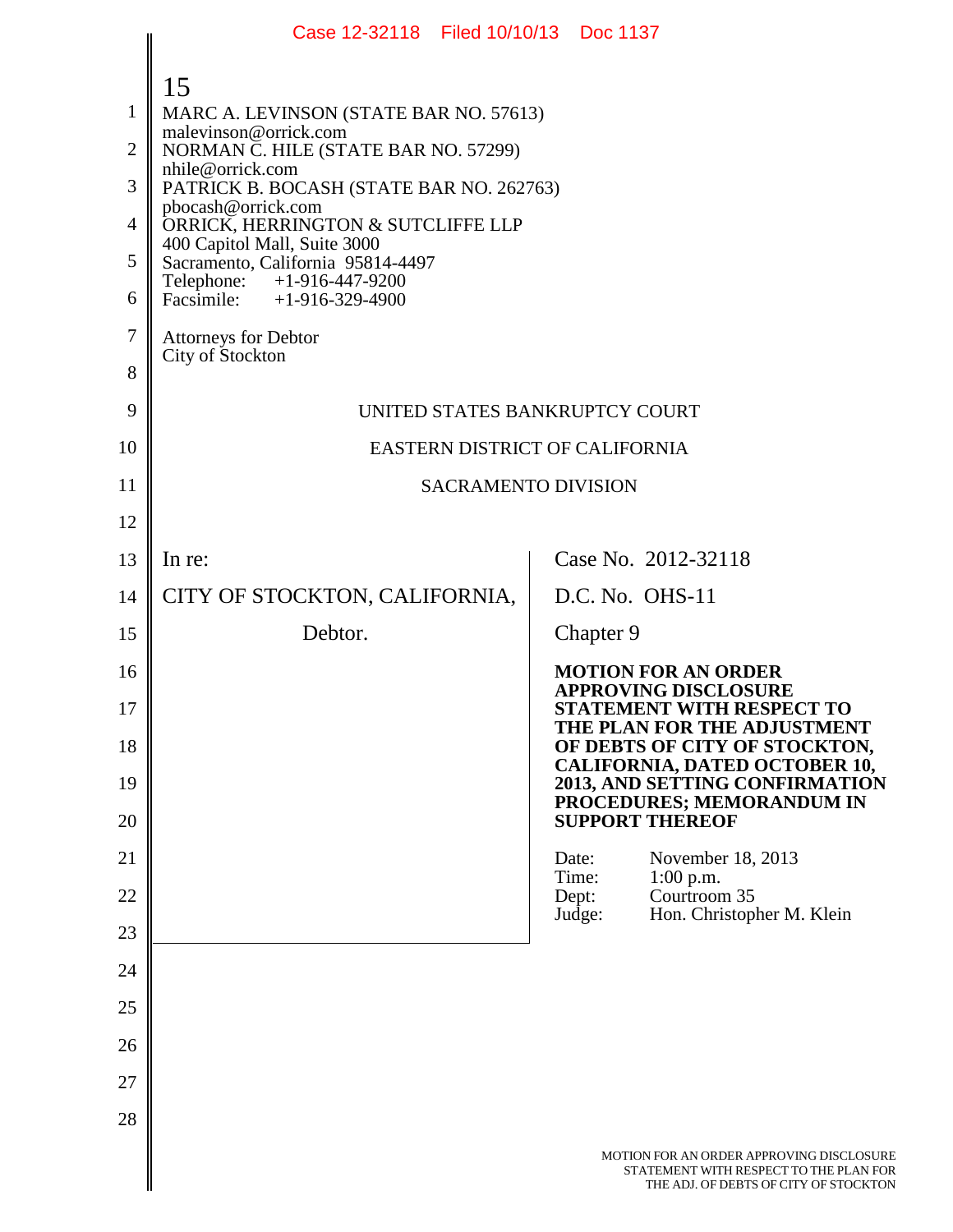|                | Case IS-32110 Liled IOIIOII3 DOC II31                                                                                                |
|----------------|--------------------------------------------------------------------------------------------------------------------------------------|
| $\mathbf{1}$   | NOTE: The Bankruptcy Court Has Not Yet Approved The Disclosure Statement                                                             |
| $\overline{2}$ | Pursuant To Section 1125(b) Of The Bankruptcy Code For Use In The Solicitation Of Votes                                              |
| 3              | In Favor Of Or In Opposition To The Plan Of Adjustment Of Debts Described Herein. The                                                |
| $\overline{4}$ | Filing And Distribution Of This Motion For Order Approving Disclosure Statement, Etc.                                                |
| 5              | Therefore Is Not Intended As, And Should Not Be Construed To Be, A Solicitation Of                                                   |
| 6              | Acceptance Or Rejection Of That Plan Or Of Any Other Plan Of Adjustment.                                                             |
| $\overline{7}$ |                                                                                                                                      |
| 8              |                                                                                                                                      |
| 9              |                                                                                                                                      |
| 10             |                                                                                                                                      |
| 11             |                                                                                                                                      |
| 12             |                                                                                                                                      |
| 13             |                                                                                                                                      |
| 14             |                                                                                                                                      |
| 15             |                                                                                                                                      |
| 16             |                                                                                                                                      |
| 17             |                                                                                                                                      |
| 18             |                                                                                                                                      |
| 19             |                                                                                                                                      |
| 20             |                                                                                                                                      |
| 21             |                                                                                                                                      |
| 22             |                                                                                                                                      |
| 23             |                                                                                                                                      |
| 24             |                                                                                                                                      |
| 25             |                                                                                                                                      |
| 26             |                                                                                                                                      |
| 27             |                                                                                                                                      |
| 28             |                                                                                                                                      |
|                | MOTION FOR AN ORDER APPROVING DISCLOSURE<br>$-2-$<br>STATEMENT WITH RESPECT TO THE PLAN FOR<br>THE ADJ. OF DEBTS OF CITY OF STOCKTON |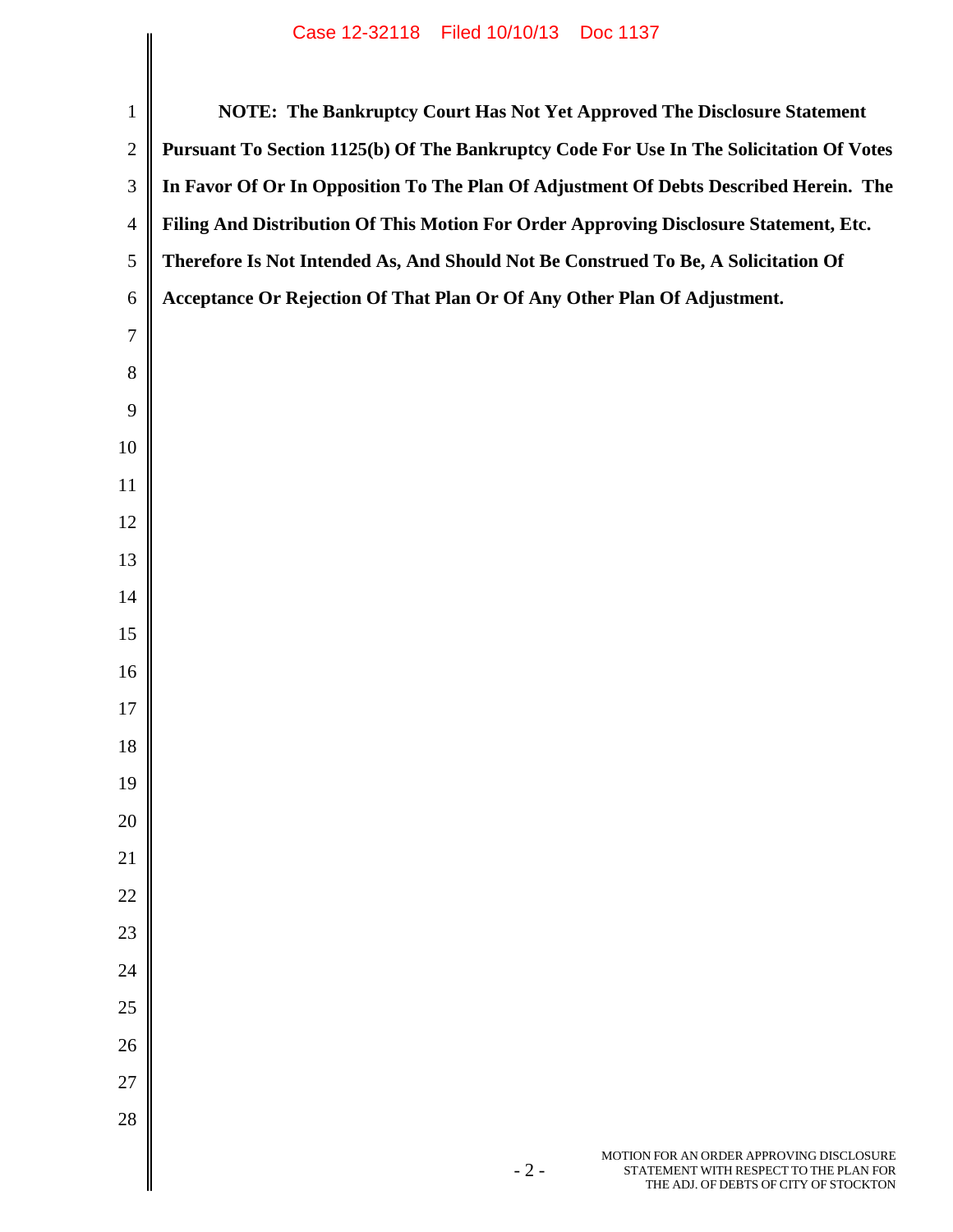|          |          |           | Case 12-32118   Filed 10/10/13   Doc 1137                                                                                                    |      |
|----------|----------|-----------|----------------------------------------------------------------------------------------------------------------------------------------------|------|
|          |          |           |                                                                                                                                              |      |
| 1        |          |           | <b>TABLE OF CONTENTS</b>                                                                                                                     |      |
| 2        |          |           |                                                                                                                                              | Page |
| 3        |          |           |                                                                                                                                              |      |
| 4        | Ι.<br>П. |           |                                                                                                                                              |      |
| 5        |          | A.        |                                                                                                                                              |      |
| 6        |          | <b>B.</b> | Voting Procedures, Balloting Deadline, Confirmation Hearing, And Other                                                                       |      |
|          |          |           |                                                                                                                                              |      |
| 7        |          |           | 1.                                                                                                                                           |      |
| 8        |          |           | 2.                                                                                                                                           |      |
| 9        |          |           | 3.                                                                                                                                           |      |
| 10       | III.     |           |                                                                                                                                              |      |
| 11       |          | A.        | The Court Should Approve The Disclosure Statement Because It Contains<br>Adequate Information For Voters In Impaired Classes To Make An      |      |
| 12       |          | <b>B.</b> |                                                                                                                                              |      |
| 13       |          | $C$ .     | The Court Should Approve The Proposed Procedures For Soliciting And<br>Tabulating Votes As Being In Accordance With Applicable Provisions Of |      |
| 14<br>15 |          | D.        | The Court Should Schedule The Confirmation Hearing And Fix Related<br>Time Periods For Filing Objections And Voting To Accept Or Reject The  |      |
| 16       | IV.      |           |                                                                                                                                              |      |
| 17       |          |           |                                                                                                                                              |      |
| 18       |          |           |                                                                                                                                              |      |
| 19       |          |           |                                                                                                                                              |      |
| 20       |          |           |                                                                                                                                              |      |
| 21       |          |           |                                                                                                                                              |      |
| 22       |          |           |                                                                                                                                              |      |
|          |          |           |                                                                                                                                              |      |
| 23       |          |           |                                                                                                                                              |      |
| 24       |          |           |                                                                                                                                              |      |
| 25       |          |           |                                                                                                                                              |      |
| 26       |          |           |                                                                                                                                              |      |
| 27       |          |           |                                                                                                                                              |      |
| 28       |          |           |                                                                                                                                              |      |
|          |          |           | MOTION FOR AN ORDER APPROVING DISCLOSURE<br>$-i-$<br>STATEMENT WITH RESPECT TO THE PLAN FOR<br>THE ADJ. OF DEBTS OF CITY OF STOCKTON         |      |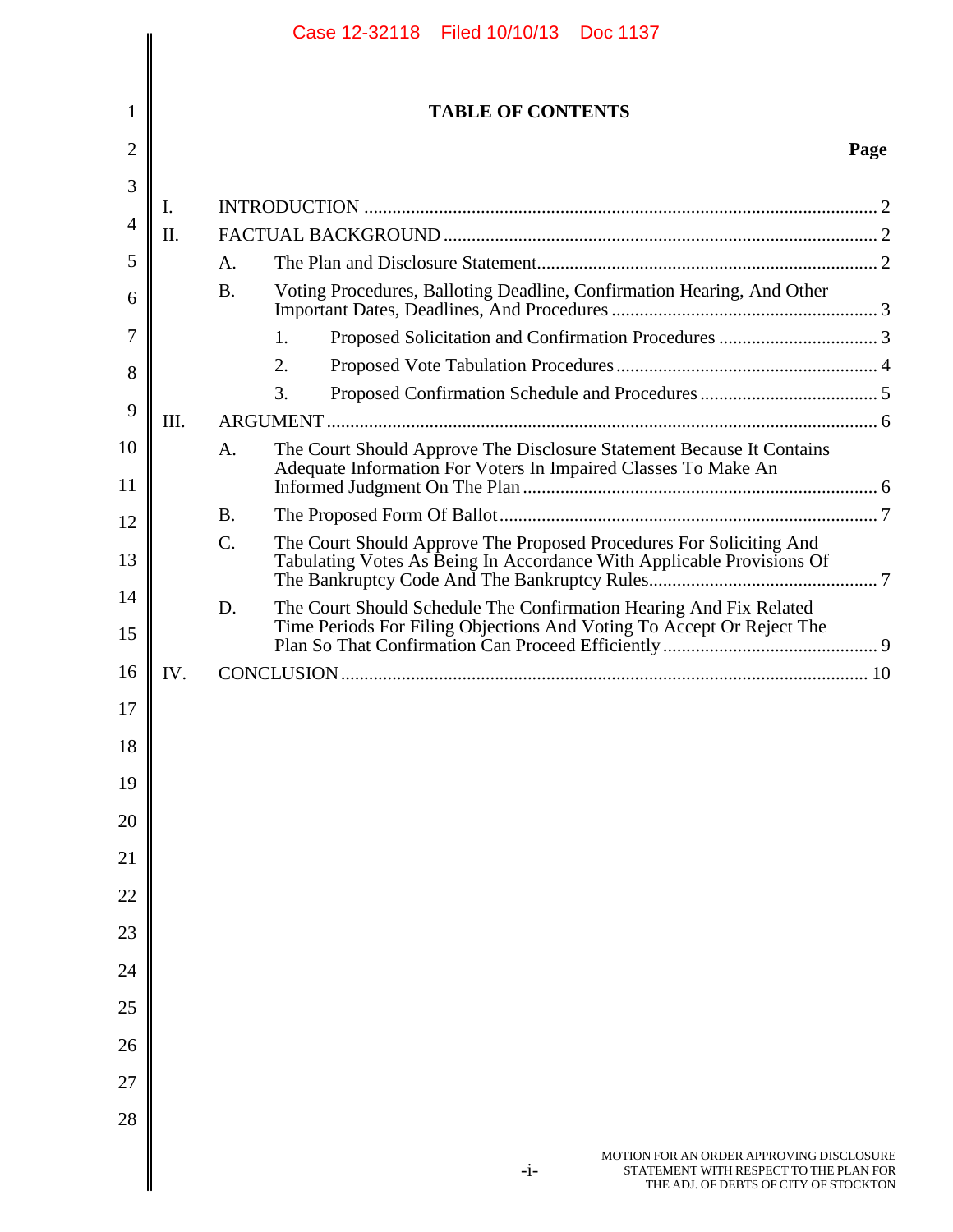|                | Case 12-32118  Filed 10/10/13  Doc 1137                                                                                                |
|----------------|----------------------------------------------------------------------------------------------------------------------------------------|
|                |                                                                                                                                        |
| 1              | <b>TABLE OF AUTHORITIES</b>                                                                                                            |
| $\overline{2}$ | Page(s)                                                                                                                                |
| 3              |                                                                                                                                        |
| $\overline{4}$ | <b>FEDERAL CASES</b>                                                                                                                   |
| 5              | In re Ferretti,                                                                                                                        |
| 6              | In re Scioto Valley Mortg. Co.,                                                                                                        |
| 7              |                                                                                                                                        |
| 8              | In re Stanley Hotel, Inc.,                                                                                                             |
| 9              |                                                                                                                                        |
| 10             | Tex. Extrusion Corp. v. Lockheed Corp. (In re Tex. Extrusion Corp.),                                                                   |
| 11             | <b>FEDERAL STATUTES</b>                                                                                                                |
| 12             | 11 U.S.C.                                                                                                                              |
| 13             |                                                                                                                                        |
| 14             |                                                                                                                                        |
| 15             |                                                                                                                                        |
| 16             |                                                                                                                                        |
| 17<br>18       |                                                                                                                                        |
| 19             | 28 U.S.C.                                                                                                                              |
| 20             |                                                                                                                                        |
| 21             |                                                                                                                                        |
| 22             |                                                                                                                                        |
| 23             | <b>RULES</b>                                                                                                                           |
| 24             | Fed. R. Bankr. P.                                                                                                                      |
| 25             |                                                                                                                                        |
| 26             |                                                                                                                                        |
| 27             |                                                                                                                                        |
| 28             |                                                                                                                                        |
|                | MOTION FOR AN ORDER APPROVING DISCLOSURE<br>$-i$ i-<br>STATEMENT WITH RESPECT TO THE PLAN FOR<br>THE ADJ. OF DEBTS OF CITY OF STOCKTON |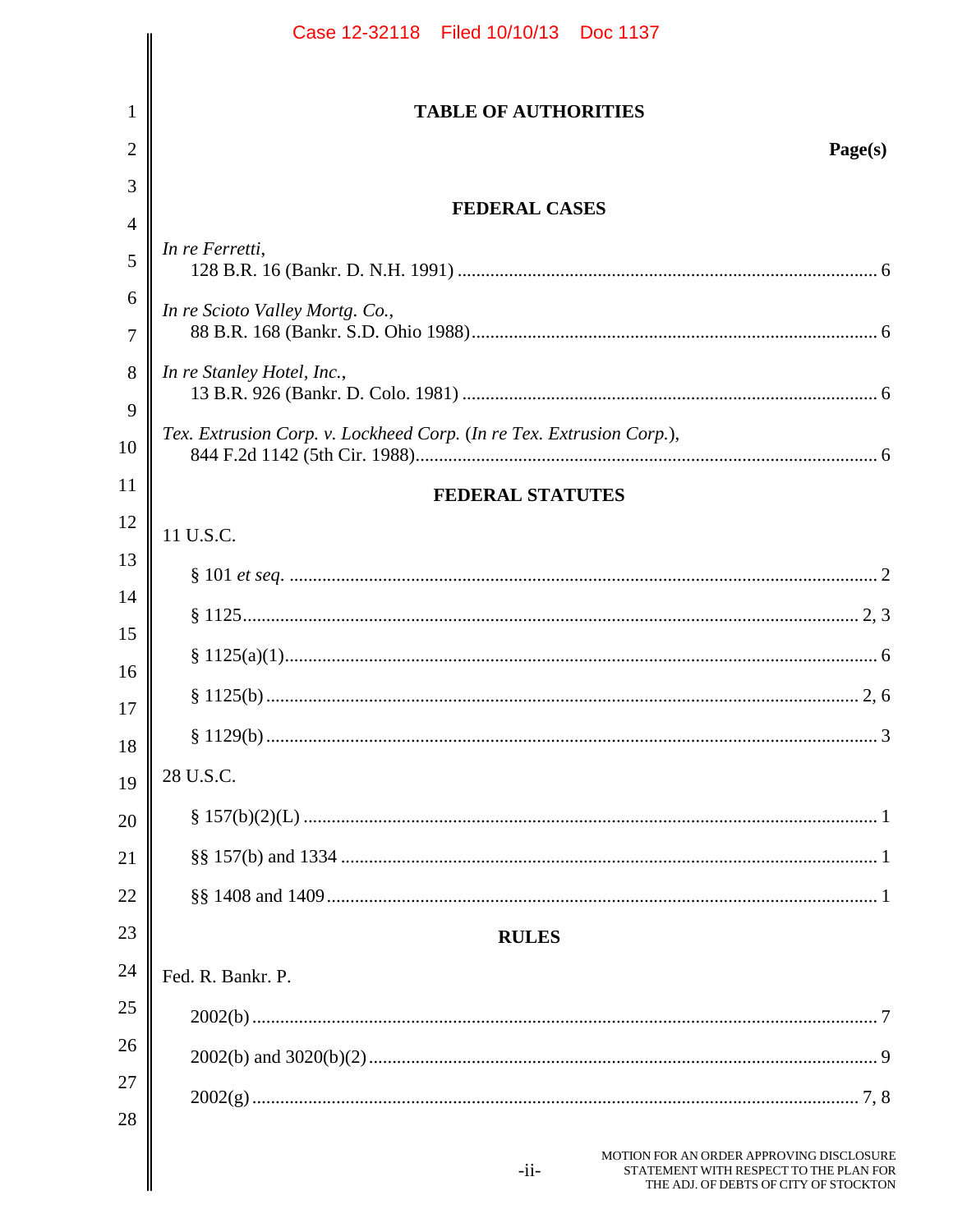| Case 12-32118 Filed 10/10/13 Doc 1137 |                                         |                                                                                                                             |
|---------------------------------------|-----------------------------------------|-----------------------------------------------------------------------------------------------------------------------------|
|                                       |                                         |                                                                                                                             |
|                                       | <b>TABLE OF AUTHORITIES</b><br>(cont'd) |                                                                                                                             |
|                                       |                                         | Page(s)                                                                                                                     |
|                                       |                                         |                                                                                                                             |
|                                       |                                         |                                                                                                                             |
|                                       |                                         |                                                                                                                             |
|                                       |                                         |                                                                                                                             |
|                                       |                                         |                                                                                                                             |
|                                       |                                         |                                                                                                                             |
|                                       |                                         |                                                                                                                             |
|                                       |                                         |                                                                                                                             |
|                                       |                                         |                                                                                                                             |
|                                       |                                         |                                                                                                                             |
|                                       |                                         |                                                                                                                             |
|                                       |                                         |                                                                                                                             |
|                                       |                                         |                                                                                                                             |
|                                       |                                         |                                                                                                                             |
|                                       |                                         |                                                                                                                             |
|                                       |                                         |                                                                                                                             |
|                                       |                                         |                                                                                                                             |
|                                       |                                         |                                                                                                                             |
|                                       |                                         |                                                                                                                             |
|                                       |                                         |                                                                                                                             |
|                                       |                                         |                                                                                                                             |
|                                       |                                         |                                                                                                                             |
|                                       |                                         |                                                                                                                             |
|                                       |                                         |                                                                                                                             |
|                                       |                                         |                                                                                                                             |
|                                       | - iii -                                 | MOTION FOR AN ORDER APPROVING DISCLOSURE<br>STATEMENT WITH RESPECT TO THE PLAN FOR<br>THE ADJ. OF DEBTS OF CITY OF STOCKTON |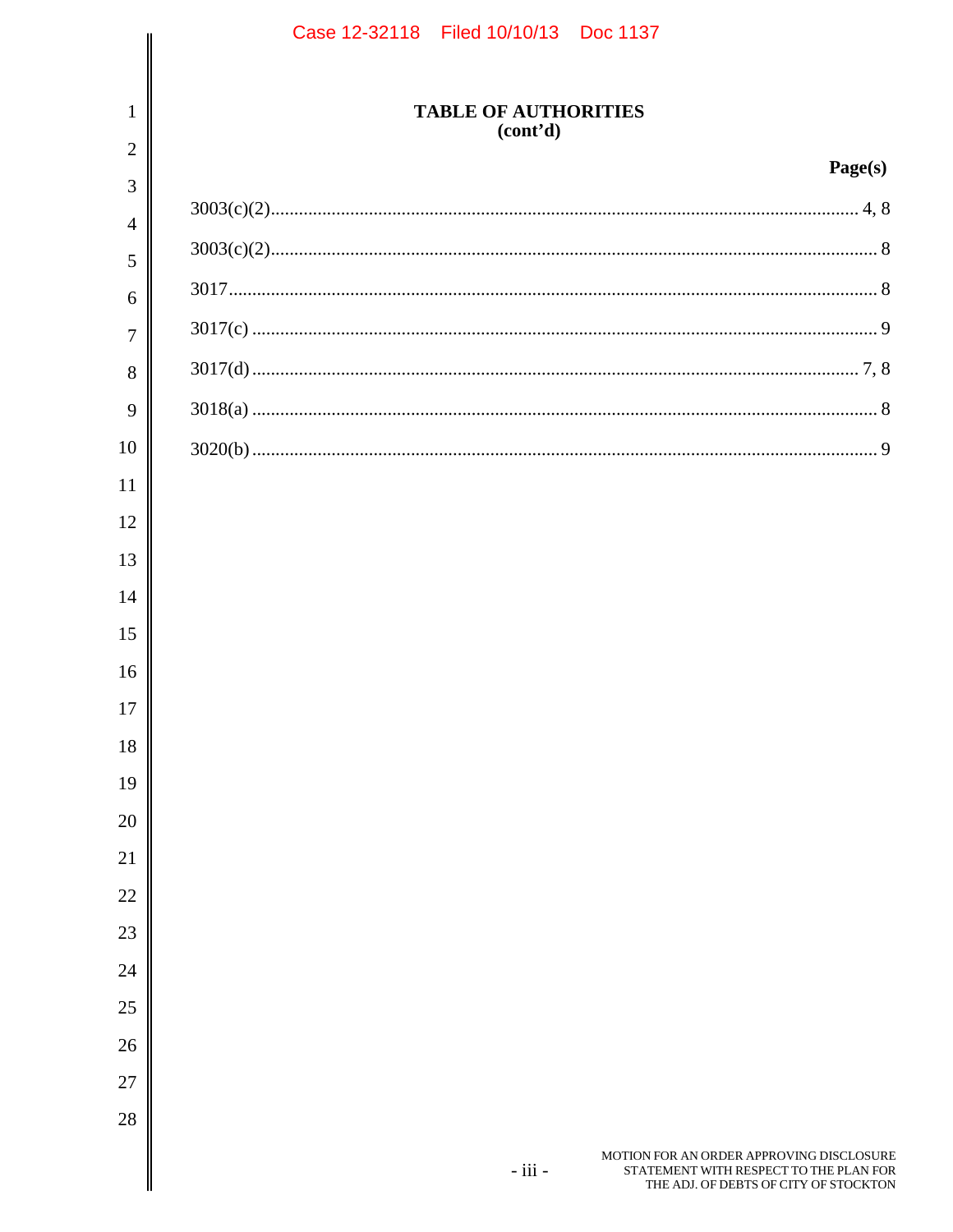$\overline{\phantom{a}}$ 

 $\mathsf{l}$ 

| 1                                                                                                       |                                                                                                                                                                                        |  |  |  |  |  |
|---------------------------------------------------------------------------------------------------------|----------------------------------------------------------------------------------------------------------------------------------------------------------------------------------------|--|--|--|--|--|
| $\mathbf{2}$                                                                                            | The City of Stockton, California (the "City"), the debtor in the above-captioned case,                                                                                                 |  |  |  |  |  |
| 3                                                                                                       | moves (by this "Motion") for entry of an order approving the adequacy of the Disclosure<br>Statement With Respect To Plan For The Adjustment Of Debts Of City Of Stockton, California, |  |  |  |  |  |
| $\overline{4}$                                                                                          |                                                                                                                                                                                        |  |  |  |  |  |
| dated October 10, 2013 (the "Disclosure Statement" with respect to the "Plan") and setting certain<br>5 |                                                                                                                                                                                        |  |  |  |  |  |
|                                                                                                         | related deadlines. The City's bases for relief are more fully described in the accompanying                                                                                            |  |  |  |  |  |
| 6                                                                                                       | memorandum of points and authorities (the "Memorandum").                                                                                                                               |  |  |  |  |  |
| 7<br><b>RELIEF REQUESTED</b>                                                                            |                                                                                                                                                                                        |  |  |  |  |  |
| 8                                                                                                       | The Motion seeks an order approving the Disclosure Statement and setting a timeline for                                                                                                |  |  |  |  |  |
| 9                                                                                                       | (i) voting on the Plan, (ii) the filing of a confirmation brief in support of the Plan, and (iii) the                                                                                  |  |  |  |  |  |
| 10                                                                                                      | filing of any objections to the Plan. It also requests that the Court set a confirmation hearing.                                                                                      |  |  |  |  |  |
| 11                                                                                                      | The City submits that the Disclosure Statement contains adequate information of a kind, and in                                                                                         |  |  |  |  |  |
| 12                                                                                                      | sufficient detail, that would enable a typical holder of claims in a class impaired under the Plan to                                                                                  |  |  |  |  |  |
| 13                                                                                                      | make an informed judgment with respect to the Plan.<br>The Court has jurisdiction over this matter pursuant to 28 U.S.C. §§ 157(b) and 1334.                                           |  |  |  |  |  |
| 14                                                                                                      |                                                                                                                                                                                        |  |  |  |  |  |
| 15                                                                                                      | This is a core proceeding pursuant to 28 U.S.C. $\S 157(b)(2)(L)$ . Venue in the Eastern District of                                                                                   |  |  |  |  |  |
| 16                                                                                                      | California is appropriate pursuant to 28 U.S.C. §§ 1408 and 1409.                                                                                                                      |  |  |  |  |  |
| 17<br>18                                                                                                | This Motion is based on the Memorandum, the record in this case, and the evidence,                                                                                                     |  |  |  |  |  |
| 19                                                                                                      | arguments, and representations that may be presented at or prior to the hearing on the Motion.                                                                                         |  |  |  |  |  |
| 20                                                                                                      | WHEREFORE, the City respectfully requests that the Court enter an order: (i) approving                                                                                                 |  |  |  |  |  |
| 21                                                                                                      | the Disclosure Statement as containing adequate information; (ii) setting deadlines relating to the                                                                                    |  |  |  |  |  |
| 22                                                                                                      | confirmation process; (iii) setting a hearing on confirmation of the Plan; and (iv) granting such                                                                                      |  |  |  |  |  |
| 23                                                                                                      | other and further relief as the Court deems to be just and proper.                                                                                                                     |  |  |  |  |  |
| 24                                                                                                      | Dated: October 10, 2013<br>Orrick, Herrington & Sutcliffe LLP                                                                                                                          |  |  |  |  |  |
| 25                                                                                                      |                                                                                                                                                                                        |  |  |  |  |  |
| 26                                                                                                      | /s/ Marc A. Levinson<br>$\mathbf{By:}$<br>MARC A. LEVINSON                                                                                                                             |  |  |  |  |  |
| 27                                                                                                      | <b>Attorneys for Debtor</b><br>City of Stockton                                                                                                                                        |  |  |  |  |  |
| 28                                                                                                      |                                                                                                                                                                                        |  |  |  |  |  |
|                                                                                                         | MOTION FOR AN ORDER APPROVING DISCLOSURE<br>$-1-$<br>STATEMENT WITH RESPECT TO THE PLAN FOR<br>THE ADJ. OF DEBTS OF CITY OF STOCKTON                                                   |  |  |  |  |  |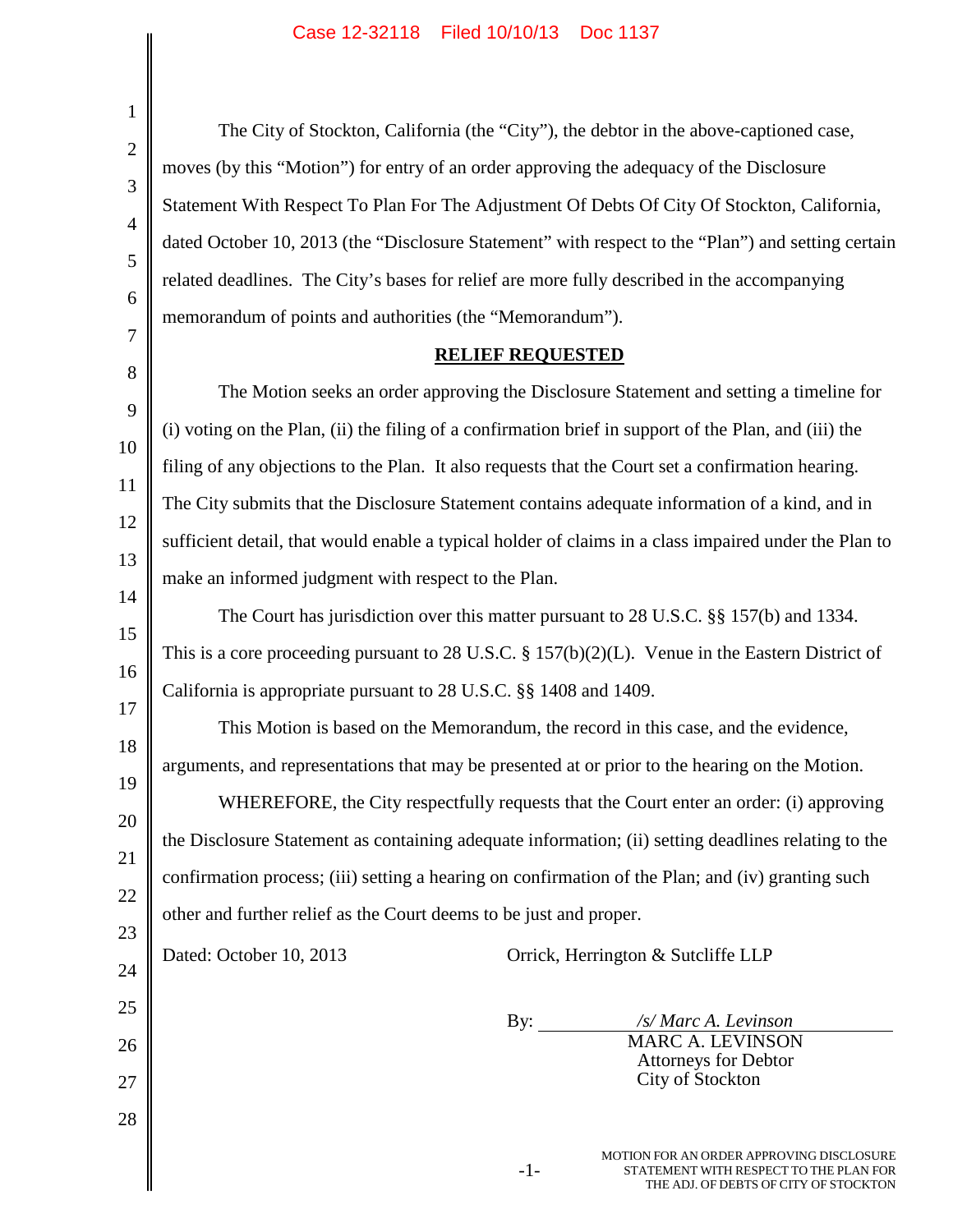# 1 2

### **MEMORANDUM OF POINTS AND AUTHORITIES**

## **I. INTRODUCTION**

3 4 5 6 7 8 9 10 11 The City filed the Plan and Disclosure Statement on October 10, 2013. Pursuant to Bankruptcy Code  $\S 1125$ , this Court's approval of the Disclosure Statement is necessary before the City can solicit votes in favor of the Plan and otherwise proceed toward confirmation of the Plan. Because it believes that the Disclosure Statement contains adequate information of a kind, and in sufficient detail, that would enable a typical holder of claims in a class impaired under the Plan to make an informed judgment with respect to the Plan, the City requests that the Court approve the Disclosure statement pursuant to § 1125(b). Should the Court approve the Disclosure Statement, the City also requests that the Court approve the voting and confirmation procedures described herein.

12

### **II. FACTUAL BACKGROUND**

13

### **A. The Plan and Disclosure Statement.**

14 15 16 17 18 19 20 21 22 23 The Plan involves the restructuring of the approximately \$300 million of publicly held securities, certain of which evidence and represent undivided fractional interests in General Fund leases of many of the City's capital assets. Some of these leased assets are important and/or essential to municipal operations (such as the Main Police Facility, Fire Stations 1, 5, and 14, the Maya Angelou Southeast Branch Library, the Stewart/Eberhardt Building, the Stockton Arena, and certain parking structures). The Plan also addresses and resolves (1) the City's obligations to current and former employees; (2) claims arising from tort and breach of contract lawsuits against the City; and (3) various other claims. The Plan does not seek to alter the City's pension obligations to its employees, its retirees, or to CalPERS, the trustee of the applicable pension trusts.

24 25 26 The Bankruptcy Code requires that a plan proponent prepare and file a "disclosure statement" that provides information of a kind, and in sufficient detail, that would enable a typical holder of claims in a class impaired under that plan to make an informed judgment with respect to

27

<sup>28</sup>  $1$  All code section citations in the Motion and Memorandum are to the United States Bankruptcy Code, 11 U.S.C. §101 *et seq*., unless otherwise noted.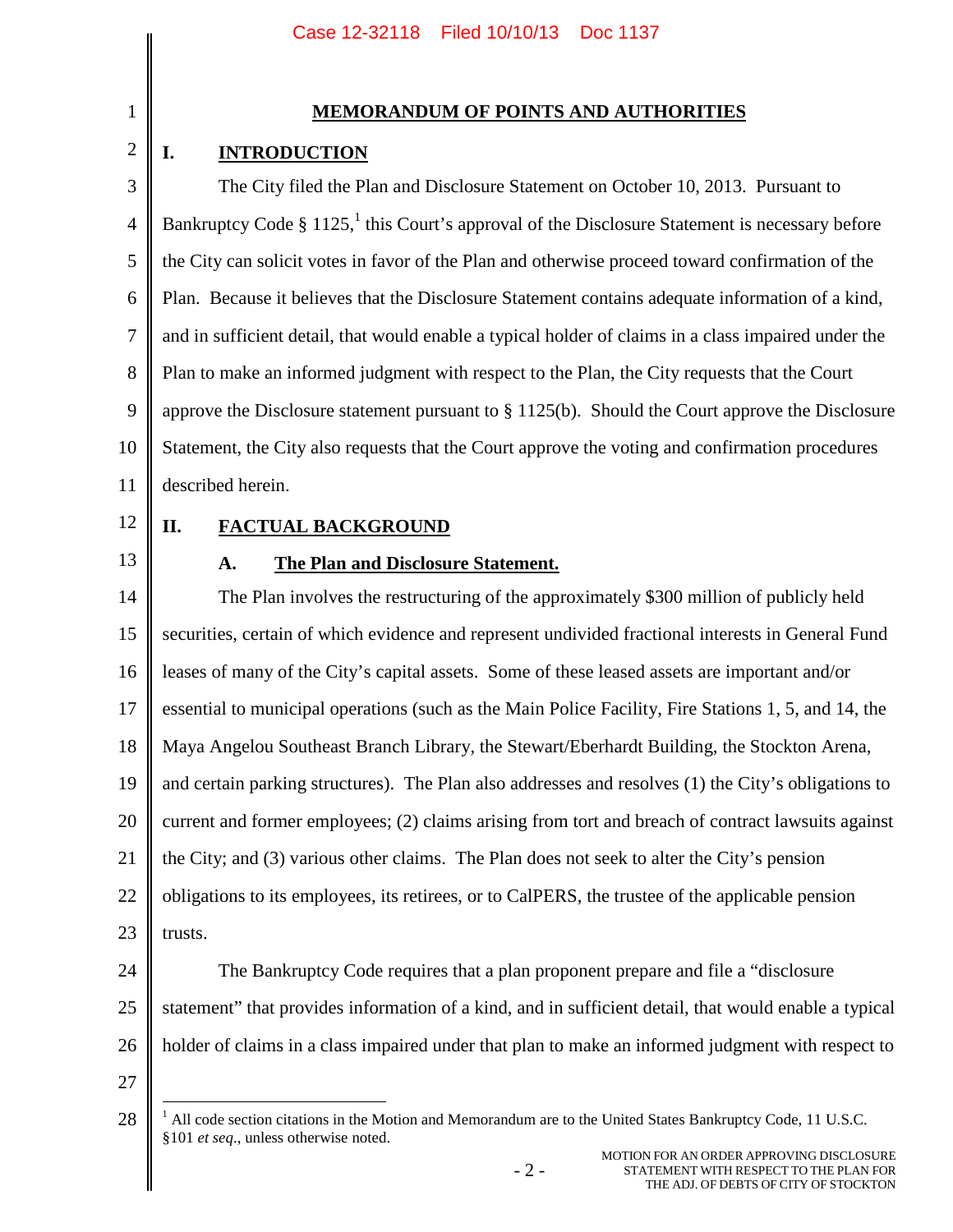| $\mathbf{1}$   | the plan. See 11 U.S.C. § 1125. As detailed more fully below, the City submits that the                                         |
|----------------|---------------------------------------------------------------------------------------------------------------------------------|
| $\overline{2}$ | Disclosure Statement provides such information.                                                                                 |
| 3              | Should the Court approve the Disclosure Statement, the City will provide copies of the                                          |
| 4              | Disclosure Statement and ballots to all known holders of impaired claims in the Impaired                                        |
| 5              | Classes. <sup>2</sup> In the event of a rejection of the Plan by any of the Impaired Classes, the City will                     |
| 6              | request that the Court confirm the Plan in accordance with the cramdown provisions of                                           |
| $\tau$         | Bankruptcy Code § 1129(b), which provisions permit confirmation notwithstanding such                                            |
| $8\,$          | rejection if the bankruptcy court finds, among other things, that the plan at issue "does not                                   |
| 9              | discriminate unfairly" and is "fair and equitable" with respect to each rejecting class.                                        |
| 10             | For the conservation of judicial and party resources, the City requests that the Court not                                      |
| 11             | only rule on the adequacy of the Disclosure Statement, but also approve voting procedures and                                   |
| 12             | deadlines for the confirmation of the Plan.                                                                                     |
| 13             | <b>B.</b><br><b>Voting Procedures, Balloting Deadline, Confirmation Hearing, And Other</b>                                      |
| 14             | <b>Important Dates, Deadlines, And Procedures.</b>                                                                              |
| 15             | 1.<br><b>Proposed Solicitation and Confirmation Procedures.</b>                                                                 |
|                |                                                                                                                                 |
| 16             | Should the Court approve the Disclosure Statement, the City proposes the following                                              |
| 17             | procedures to ensure that the solicitation of votes to accept or reject the Plan proceeds in an                                 |
| 18             | orderly fashion:                                                                                                                |
| 19             | Solicitation Packages. The City will serve the following documents on all parties entitled                                      |
| 20             | to vote on the Plan (the documents, collectively, constitute the "Solicitation Package"): (1) the                               |
| 21             | Disclosure Statement; (2) the Plan (which will be an exhibit to the Disclosure Statement); (3) a                                |
| 22             | form of ballot approved by the Court; (4) a notice of the Confirmation Hearing and related                                      |
| 23             | deadlines and procedures (the "Confirmation Notice"); and (5) a Plan supplement that contains                                   |
| 24             | new contractual and related agreements with the City's creditors.                                                               |
| 25             | //                                                                                                                              |
| 26             | //                                                                                                                              |
| 27             |                                                                                                                                 |
| 28             | $2$ Unless otherwise defined here, capitalized terms shall have the meaning defined in the Plan or the Disclosure<br>Statement. |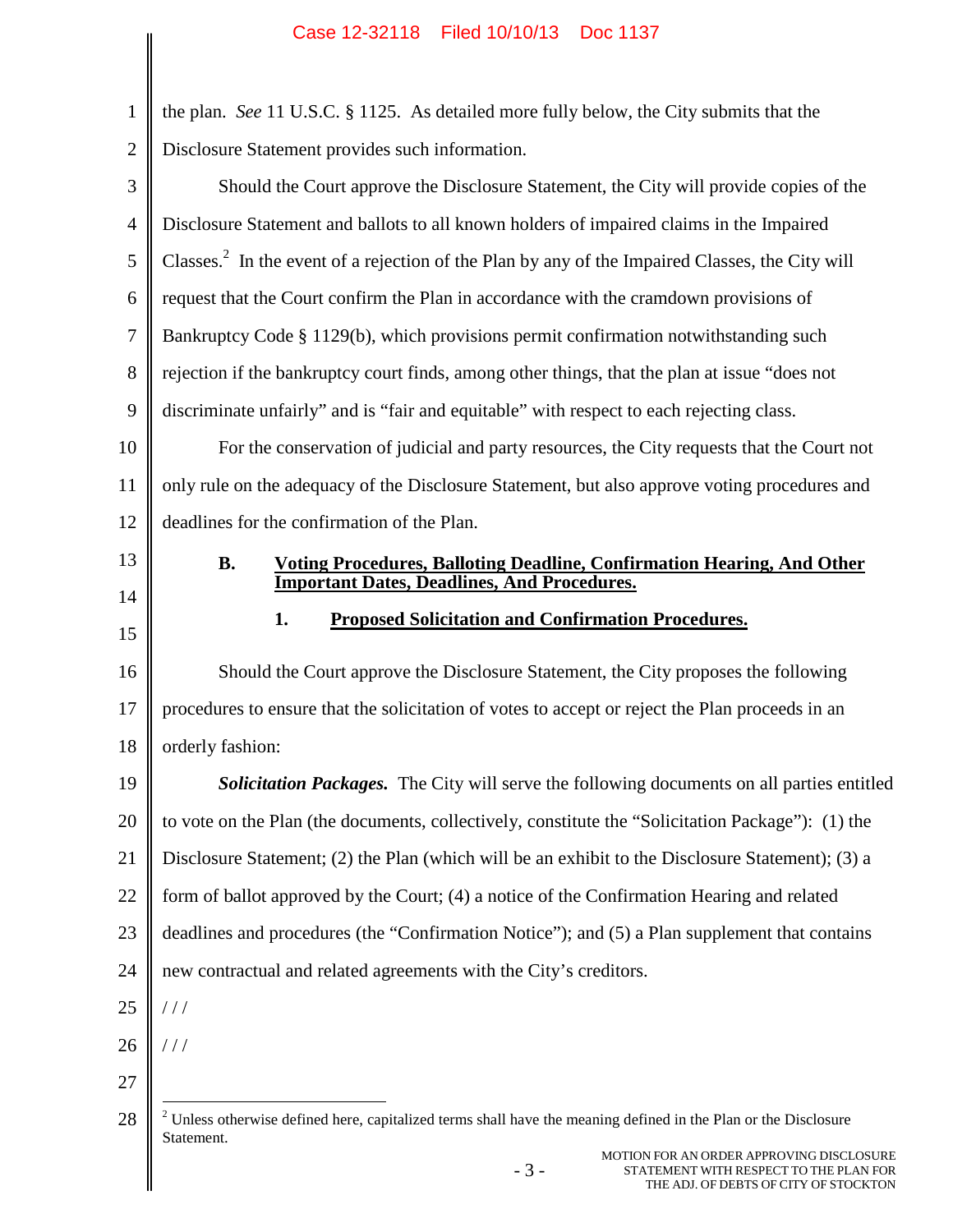MOTION FOR AN ORDER APPROVING DISCLOSURE 1 2 3 4 5 6 7 8 9 10 11 12 13 14 15 16 17 18 19 20 21 22 23 24 25 26 27 28 *Service on Parties Not Entitled To Vote.* The City also will serve a courtesy copy of the Solicitation Package on all parties or their counsel who have filed and served a request for special notice. The City proposes to use the official form of ballot (Official Form No. 14) or a variant thereof for each Impaired Class. Proposed forms of such ballots will be filed and served prior to the hearing on approval of the Disclosure Statement. **2. Proposed Vote Tabulation Procedures.** In order to calculate accurately and efficiently all votes cast to accept or reject the Plan, the City proposes that the following vote tabulation procedures be approved in connection with the Plan: *Voting Deadline.* As set forth below, the City requests that the Court establish a deadline for voting on the Plan ("Voting Deadline") that is 28 days after the Solicitation Package is served. *Non-Filing Parties***.** Pursuant to Federal Rule of Bankruptcy Procedure 3003(c)(2), any party who has not timely filed a proof of claim and whose claim is not subject to § 925 will not be eligible to vote to accept or reject the Plan. *Amount of Claim Voted.* Solely for tabulation purposes, the amount of an eligible claim voted to accept or reject the Plan will be, as applicable: (1) the fixed liquidated amount set forth in a proof of claim (the "Claim Amount")<sup>3</sup>, which proof of claim (a) was filed on or before the applicable claims bar date, and (b) is not subject to a pending objection or request for estimation filed on or before the Voting Deadline; or (2) the amount estimated for voting purposes by order of the Bankruptcy Court. The claim amount set forth in a ballot will not prejudice the rights of the City or any other party in interest from objecting to the amount of such claim for allowance and distribution purposes. In the case of Retiree Health Benefit Claimants, the City, after consultation with the Retirees Committee, will soon file an updated creditors list setting forth the amount of each Retiree Health Benefit Claim. No Retiree Health Benefit Claimant was or is required to file a  $3$  The Claim Amount will include only those liquidated dollar amounts specified in a proof of Claim. For example, if a proof of claim lists a claim for "\$100 plus accrued interest and attorney's fees," then the Claim Amount will be \$100.

- 4 -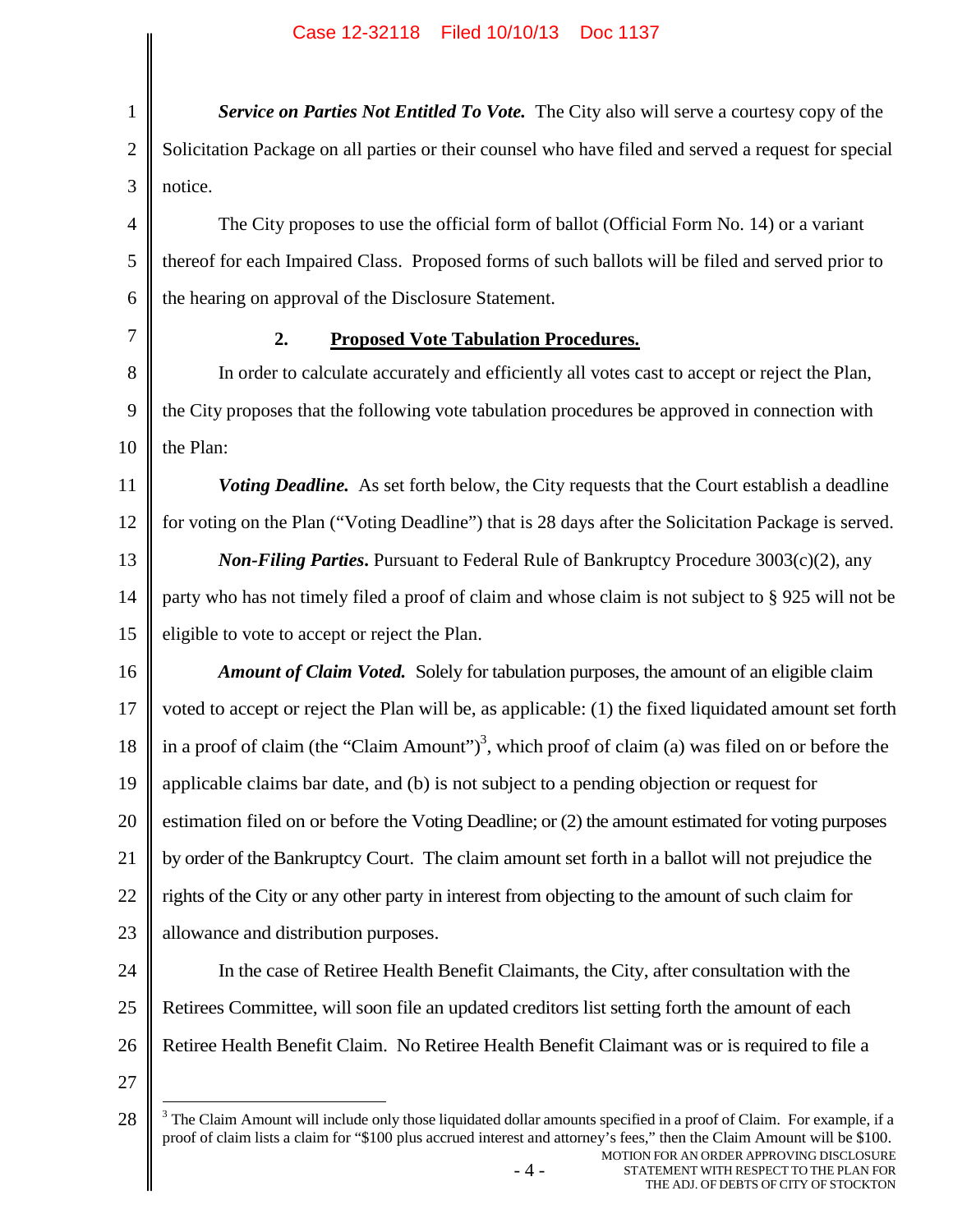1 2 3 4 5 6 7 8 separate proof of claim, and the amount of each Retiree Health Benefit Claim for tabulation purposes shall be the amount set forth in the updated creditors list. If any Retiree Health Benefit Claimant submits a proof of claim for his or her Retiree Health Benefit Claim in an amount different from that set forth in the updated creditors list, the amount of such Retiree Health Benefit Claim for tabulation purposes shall be the amount listed in the proof of claim if such proof of claim is not subject to a pending objection. If such proof of claim is subject to a pending objection, the amount of such Retiree Health Benefit Claim for tabulation purposes shall be the amount listed in the amended creditors list.

9 10 11 *Multiple Ballots.* If, on or before the Voting Deadline, a creditor casts more than one ballot voting the same claim, then the last ballot received prior to the Voting Deadline will supersede any prior ballot(s).

12 13 14 *Acceptance/Rejection.* If a creditor submits a ballot that (1) fails to indicate whether the creditor accepts or rejects the Plan, or (2) purports both to accept and reject the Plan, then such ballot will be counted as a vote to accept the Plan.

15 16 17 18 19 *Invalid Ballots.* The following types of ballots will be disregarded for purposes of tabulating votes to accept or reject the Plan: (1) ballots that are incomplete (other than with respect to acceptance or rejection); (2) ballots that were not received by the ballot Tabulator on or before the Voting Deadline; and (3) ballots purporting to vote one or more claims that are unclassified or not otherwise entitled to vote under the Plan.

20 21 22 *Ballot Tabulator.* Rust Consulting/Omni Bankruptcy will serve as the City's ballot Tabulator to receive and tabulate the ballots for the Plan and prepare the ballot tabulation analysis.

23

### **3. Proposed Confirmation Schedule and Procedures.**

24 25 26 27 28 The City believes that scheduling a hearing to confirm the Plan ("Confirmation Hearing") in late January or early February will provide sufficient time to prepare the ballot tabulation, legal briefing and evidentiary record required for the Court to consider the confirmation of the Plan. Subject to the Court's availability, and assuming that the Disclosure Statement is approved on or about November 18, 2013, the City proposes that: (i) the date that is no later than 14 days after

- 5 -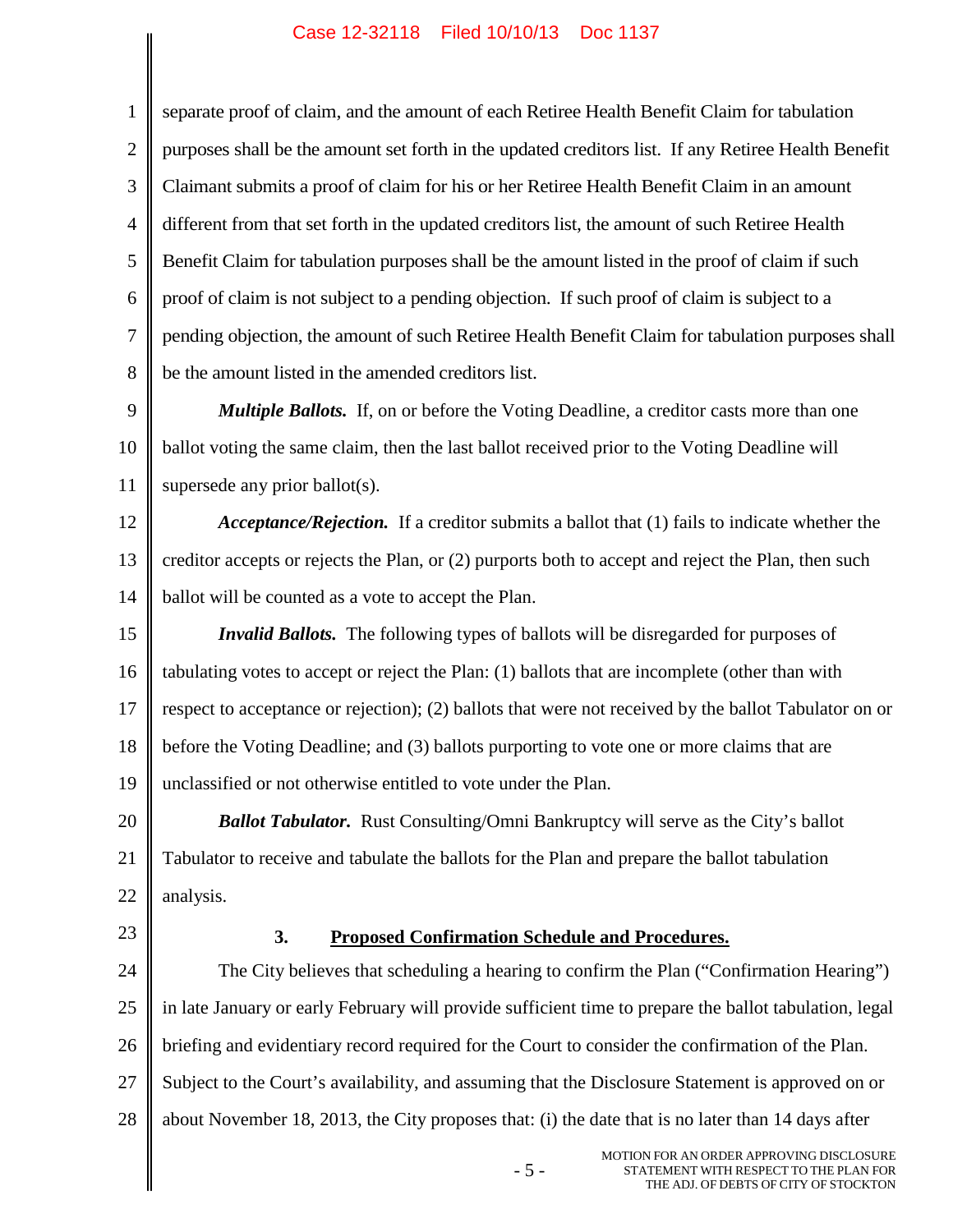$\parallel$ 

 $\overline{\phantom{a}}$ 

| 1              | the hearing at which the Disclosure Statement is approved be fixed as the deadline for the mailing                                                                                     |  |  |  |  |
|----------------|----------------------------------------------------------------------------------------------------------------------------------------------------------------------------------------|--|--|--|--|
| $\overline{2}$ | of the Solicitation Packages; (ii) the date that is 28 days after service of the Solicitation Packages                                                                                 |  |  |  |  |
| 3              | be fixed as the Voting Deadline as well as the last date to timely file and serve objections to the                                                                                    |  |  |  |  |
| 4              | confirmation of the Plan; and (iii) a date that is no fewer than 21 days after the Voting Deadline                                                                                     |  |  |  |  |
| 5              | and no fewer than seven days prior to the hearing on confirmation of the Plan be fixed as the last                                                                                     |  |  |  |  |
| 6              | day for the Debtor to file its memorandum in support of the Plan, including the ballot tabulation                                                                                      |  |  |  |  |
| 7              | analysis and any responses to objections to confirmation.                                                                                                                              |  |  |  |  |
| 8              | To the extent required based on the timing of the approval of the Disclosure Statement                                                                                                 |  |  |  |  |
| 9              | and/or the Court's schedule, the Debtor requests that these dates be adjusted accordingly.                                                                                             |  |  |  |  |
| 10             | Ш.<br><b>ARGUMENT</b>                                                                                                                                                                  |  |  |  |  |
| 11<br>12       | The Court Should Approve The Disclosure Statement Because It Contains<br>A.<br><b>Adequate Information For Voters In Impaired Classes To Make An Informed</b><br>Judgment On The Plan. |  |  |  |  |
| 13             | Before the City can solicit votes on the Plan, the Court must approve, after notice and a                                                                                              |  |  |  |  |
| 14             | hearing, a written disclosure statement "containing adequate information." 11 U.S.C. § 1125(b).                                                                                        |  |  |  |  |
| 15             | "Adequate information" is defined as "information of a kind, and in sufficient detail that                                                                                             |  |  |  |  |
| 16             | would enable [a hypothetical investor] to make an informed judgment about the plan." Id.                                                                                               |  |  |  |  |
| 17             | $\S 1125(a)(1)$ . The determination of whether the disclosure statement contains adequate                                                                                              |  |  |  |  |
| 18             | information is a subjective, case-by-case inquiry largely within the discretion of the bankruptcy                                                                                      |  |  |  |  |
| 19             | court. See, e.g., Tex. Extrusion Corp. v. Lockheed Corp. (In re Tex. Extrusion Corp.), 844 F.2d                                                                                        |  |  |  |  |
| 20             | 1142, 1157 (5th Cir. 1988). Generally, the information provided should include those factors                                                                                           |  |  |  |  |
| 21             | presently known to the plan proponent that bear upon the success or failure of the proposals                                                                                           |  |  |  |  |
| 22             | contained in the plan. See In re Stanley Hotel, Inc., 13 B.R. 926, 929 (Bankr. D. Colo. 1981); In                                                                                      |  |  |  |  |
| 23             | re Ferretti, 128 B.R. 16, 19 (Bankr. D. N.H. 1991) ("In short, a proper disclosure statement must                                                                                      |  |  |  |  |
| 24             | clearly and succinctly inform the average unsecured creditor what it is going to get, when it is                                                                                       |  |  |  |  |
| 25             | going to get it, and what contingencies there are to getting its distribution."); In re Scioto Valley                                                                                  |  |  |  |  |
| 26             | Mortg. Co., 88 B.R. 168, 170-71 (Bankr. S.D. Ohio 1988) (list of factors).                                                                                                             |  |  |  |  |
| 27             | In the context of this case, the Disclosure Statement contains adequate information for any                                                                                            |  |  |  |  |
| 28             | impaired party to make an informed judgment about the Plan, and should be approved. The                                                                                                |  |  |  |  |
|                | MOTION FOR AN ORDER APPROVING DISCLOSURE<br>$-6-$<br>STATEMENT WITH RESPECT TO THE PLAN FOR<br>THE ADJ. OF DEBTS OF CITY OF STOCKTON                                                   |  |  |  |  |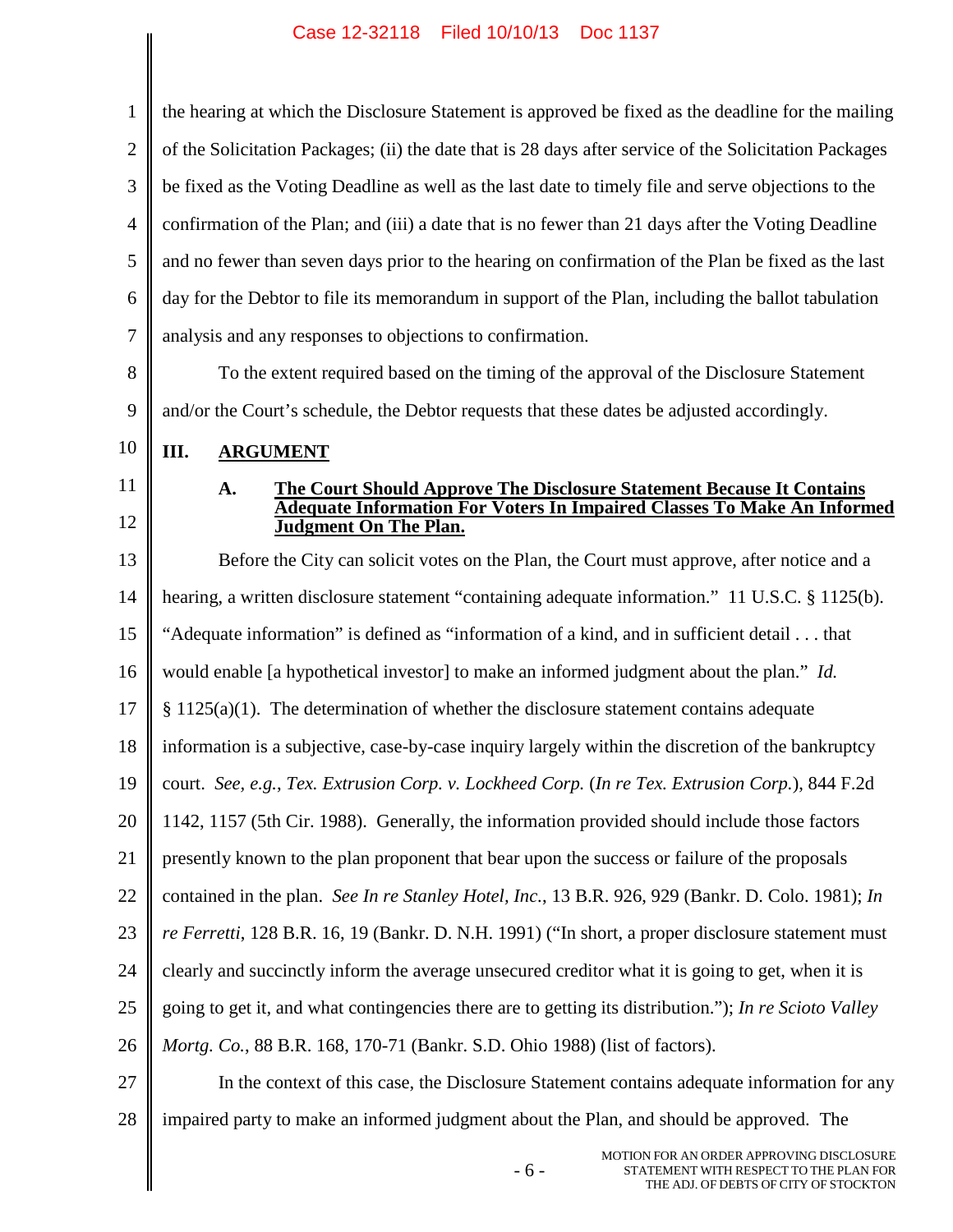$\mathsf{I}$ 

| $\mathbf{1}$   | Disclosure Statement describes the City, the administration of the Chapter 9 Case (including                                  |  |  |  |
|----------------|-------------------------------------------------------------------------------------------------------------------------------|--|--|--|
| $\overline{2}$ | those actions which form the basis of most claims against the City), and the City's current                                   |  |  |  |
| 3              | liabilities and assets. It also describes the Plan, describes the classification of Claims and their                          |  |  |  |
| $\overline{4}$ | treatment under the Plan, informs the holders of Claims of the treatment provided under the Plan,                             |  |  |  |
| 5              | describes the City's treatment of its executory contracts and unexpired leases, describes how the                             |  |  |  |
| 6              | City will implement the Plan (and attaches relevant City long-range financial projections in an                               |  |  |  |
| $\overline{7}$ | exhibit), and explains why the Plan is superior to any available alternative. The Disclosure                                  |  |  |  |
| 8              | Statement also includes notices, cautionary statements, and information concerning voting                                     |  |  |  |
| 9              | procedures and other important procedures, dates, and deadlines. It also provides contact                                     |  |  |  |
| 10             | information for, and urges City retirees to consult with, representatives of the Retirees                                     |  |  |  |
| 11             | Committee.                                                                                                                    |  |  |  |
| 12             | In short, the Disclosure Statement represents the City's good faith attempt to present all                                    |  |  |  |
| 13             | presently known factors that bear upon the success or failure of the proposals contained in the                               |  |  |  |
| 14             | Plan. That said, the City anticipates receiving comments from interested parties and                                          |  |  |  |
| 15             | incorporating changes prompted by such comments prior to filing an amended disclosure                                         |  |  |  |
| 16             | statement before the November 18 hearing.                                                                                     |  |  |  |
| 17             | <b>The Proposed Form Of Ballot.</b><br><b>B.</b>                                                                              |  |  |  |
| 18             | Federal Rule of Bankruptcy Procedure 3017(d) provides that ballots for accepting or                                           |  |  |  |
| 19             | rejecting the Plan should conform substantially to the official ballot form. As noted above, the                              |  |  |  |
| 20             | Debtor proposes to use Official Form No. 14 as the ballot model for all creditors entitled to                                 |  |  |  |
| 21             | vote and will be filing a proposed form of ballot in the future. The City also will seek input                                |  |  |  |
| 22             | from other parties, including the Retirees Committee, regarding the proposed form of ballot                                   |  |  |  |
| 23             |                                                                                                                               |  |  |  |
| 24             | before submitting it for the Court's approval.                                                                                |  |  |  |
|                | $C_{\bullet}$<br>The Court Should Approve The Proposed Procedures For Soliciting And                                          |  |  |  |
| 25             | Tabulating Votes As Being In Accordance With Applicable Provisions Of The<br><b>Bankruptcy Code And The Bankruptcy Rules.</b> |  |  |  |
| 26             | Federal Rule of Bankruptcy Procedure 2002(b) requires that notice of the                                                      |  |  |  |
| 27             | Confirmation Hearing be given to all creditors. See Fed. R. Bankr. P. 2002(b). Rule $2002(g)$                                 |  |  |  |
| 28             | generally provides that notices must be addressed as requested by certain parties in their last                               |  |  |  |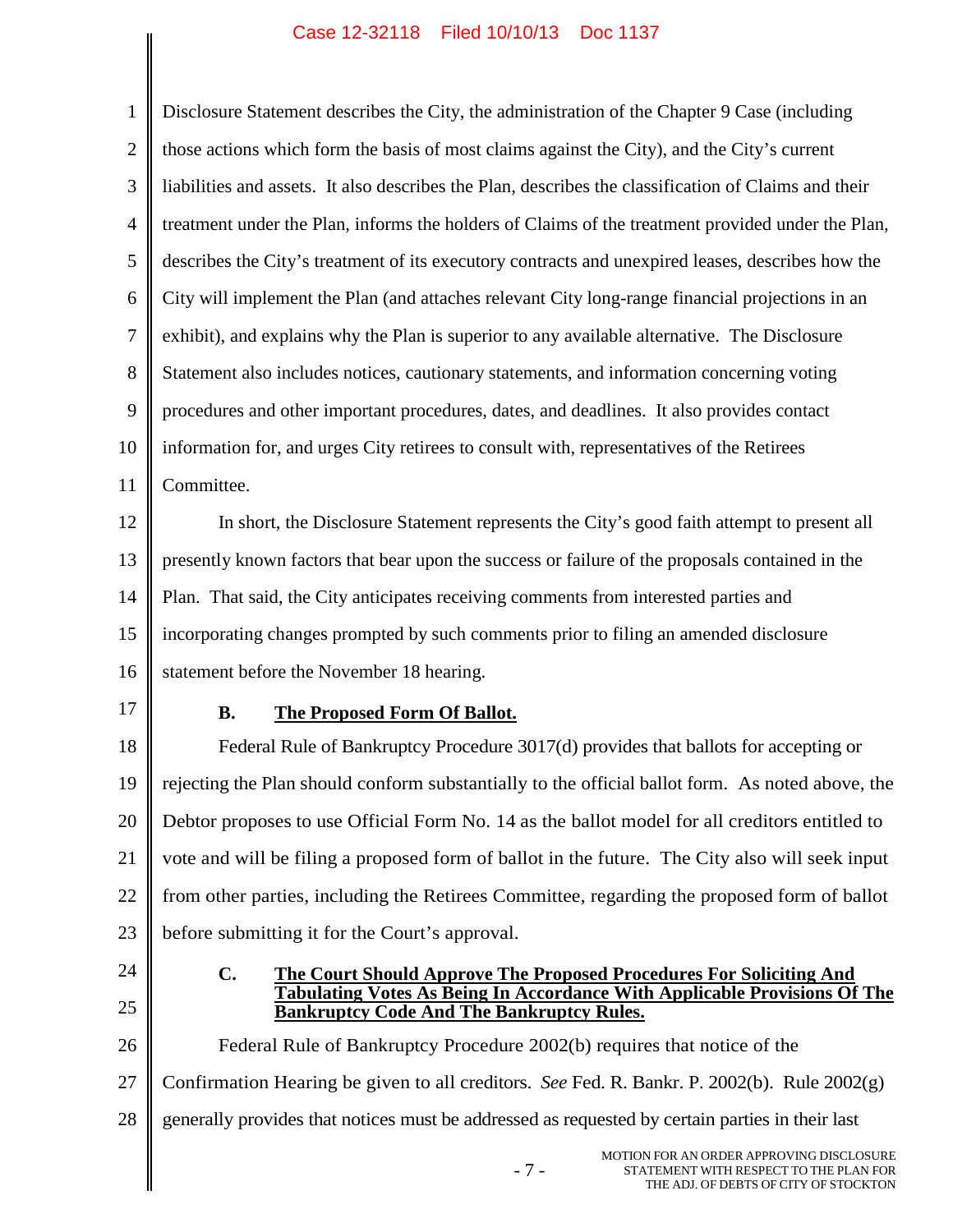1

4 5 6 7 8 request filed in a case and that a proof of claim that designates a mailing address constitutes a filed request to mail notices to such address. *See* Fed. R. Bankr. P. 2002(g). Rule 3017, which by its title applies to chapter 9 cases, sets forth in subdivision (d) the contents of the notice (including companion documents) that must be given in connection with the solicitation of votes to accept or reject a plan. *See* Fed. R. Bankr. P. 3017(d). Rule 3017(d) gives the Court discretion to order that unimpaired creditors need not be served with a copy of the Plan and Disclosure Statement. *Id.* Rule 3017(d) also requires that a form of ballot be mailed to creditors to vote on a plan.

9 10 11 12 13 14 15 16 Federal Rule of Bankruptcy Procedure 3018(a) authorizes the Court, after notice and a hearing, to set a record date for purposes of voting to accept or reject a Plan. *See* Fed. R. Bankr. P. 3018(a). Rule 3003(c)(2) provides that any creditor whose claim or interest is not scheduled, or is scheduled as disputed, contingent, or unliquidated, must file a proof of claim or interest within such time as set by the Court, and that any creditor who fails to do so "shall not be treated as a creditor with respect to such claim for the purposes of voting and distribution." Fed. R. Bankr. P. 3003(c)(2). In the Chapter 9 Case, the Court set such time for filing proofs of claim by establishing three bar dates.

17 18 19 20 21 22 23 24 25 26 The proposed procedures set forth above for soliciting and tabulating votes to accept or reject the Plan conform with applicable Bankruptcy Rules and the Bankruptcy Code. The City will cause the Confirmation Notice, which will set forth the time fixed for voting to accept or reject the Plan and filing objections to the Plan, and the date, time and place of the Confirmation Hearing, to be mailed to all creditors. The City will send Solicitation Packages, which will include the Plan, Disclosure Statement, Confirmation Notice and a form ballot, to all creditors entitled to vote on the Plan. The Debtor will mail the Solicitation Package and Confirmation Notice to the address set forth in the most recently filed proof of claim for each creditor. Accordingly, the Court should approve the proposed procedures for soliciting and tabulating votes to accept or reject the Plan.

- 27 ///
- 28 ///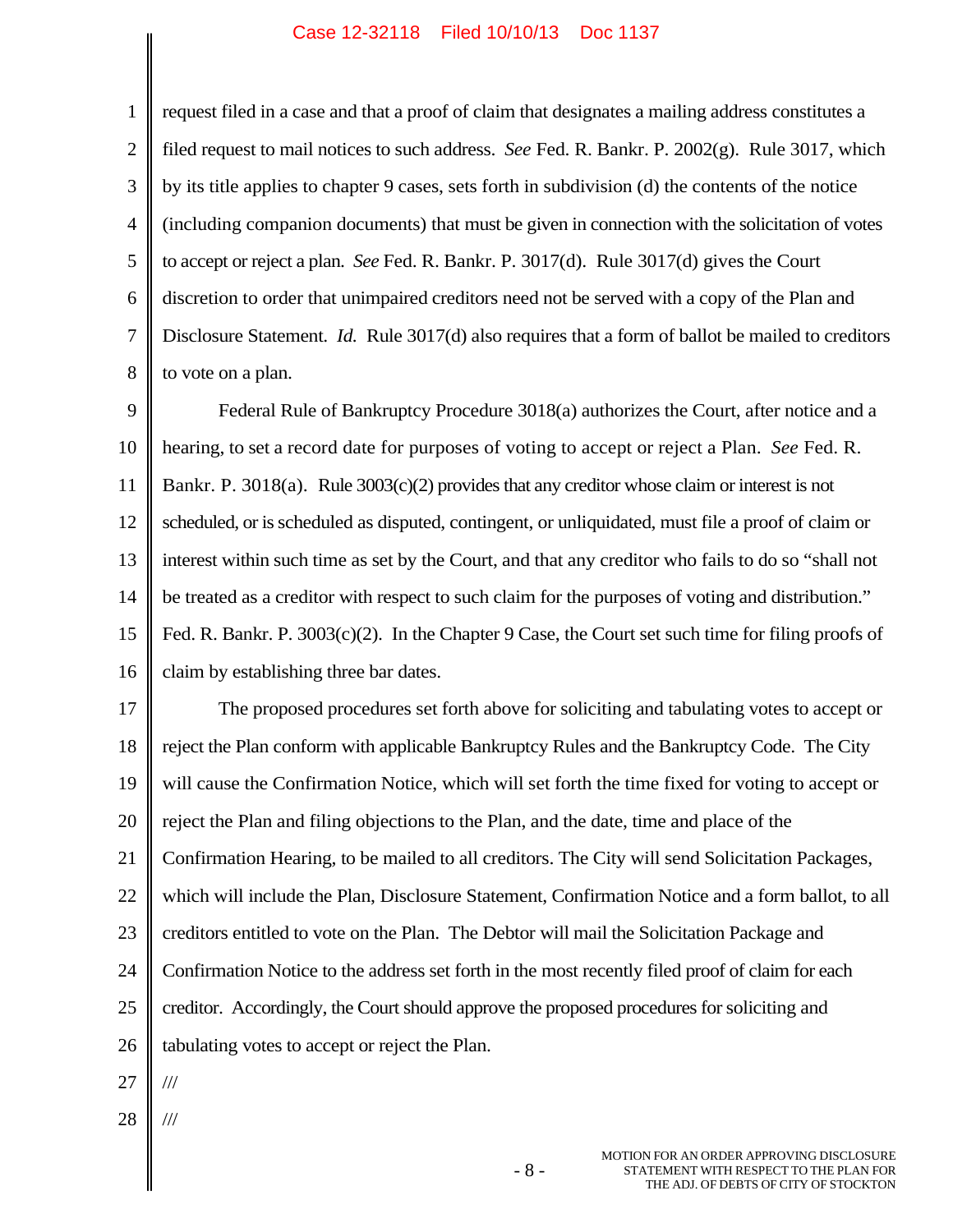1 2

#### **D. The Court Should Schedule The Confirmation Hearing And Fix Related Time Periods For Filing Objections And Voting To Accept Or Reject The Plan So That Confirmation Can Proceed Efficiently.**

3 4 5 6 7 8 9 10 11 12 13 14 15 16 17 18 19 20 21 22 23 24 25 26 27 28 Federal Rule of Bankruptcy Procedure 3017(c) provides that "[o]n or before approval of the disclosure statement, the court shall fix a time within which the holders of claims and interests may accept or reject the plan and may fix a date for the hearing on confirmation." Pursuant to Rules 2002(b) and 3020(b)(2), at least 28 days notice must be given by mail to all creditors and equity security holders of the time fixed for filing objections to, and the hearing to consider confirmation of, a plan of reorganization. Finally, Rule 3020(b) provides that, within a time specified by the Court, objections to plan confirmation must be filed with the Court and served on the City, any committee appointed under the Bankruptcy Code, and any other entity designated by the Bankruptcy Court. The City's proposed confirmation schedule conforms to these requirements. The City will mail the Solicitation Packages and Confirmation Notice no less than 30 days before the Confirmation Hearing and at least 28 days before the deadline to file objections to the Plan, which satisfies the requirements of Rules 2002(b) and 3020(b)(2). Furthermore, the City's proposed confirmation procedures ensure that interested parties will receive pleadings filed in support of, and in opposition to, confirmation, and that the presentation at the Confirmation Hearing of any documentary evidence and testimony will have a proper substantive and evidentiary foundation. Accordingly, the Court should fix the proposed deadlines and approve the proposed procedures for confirmation. /// /// /// /// /// /// ///